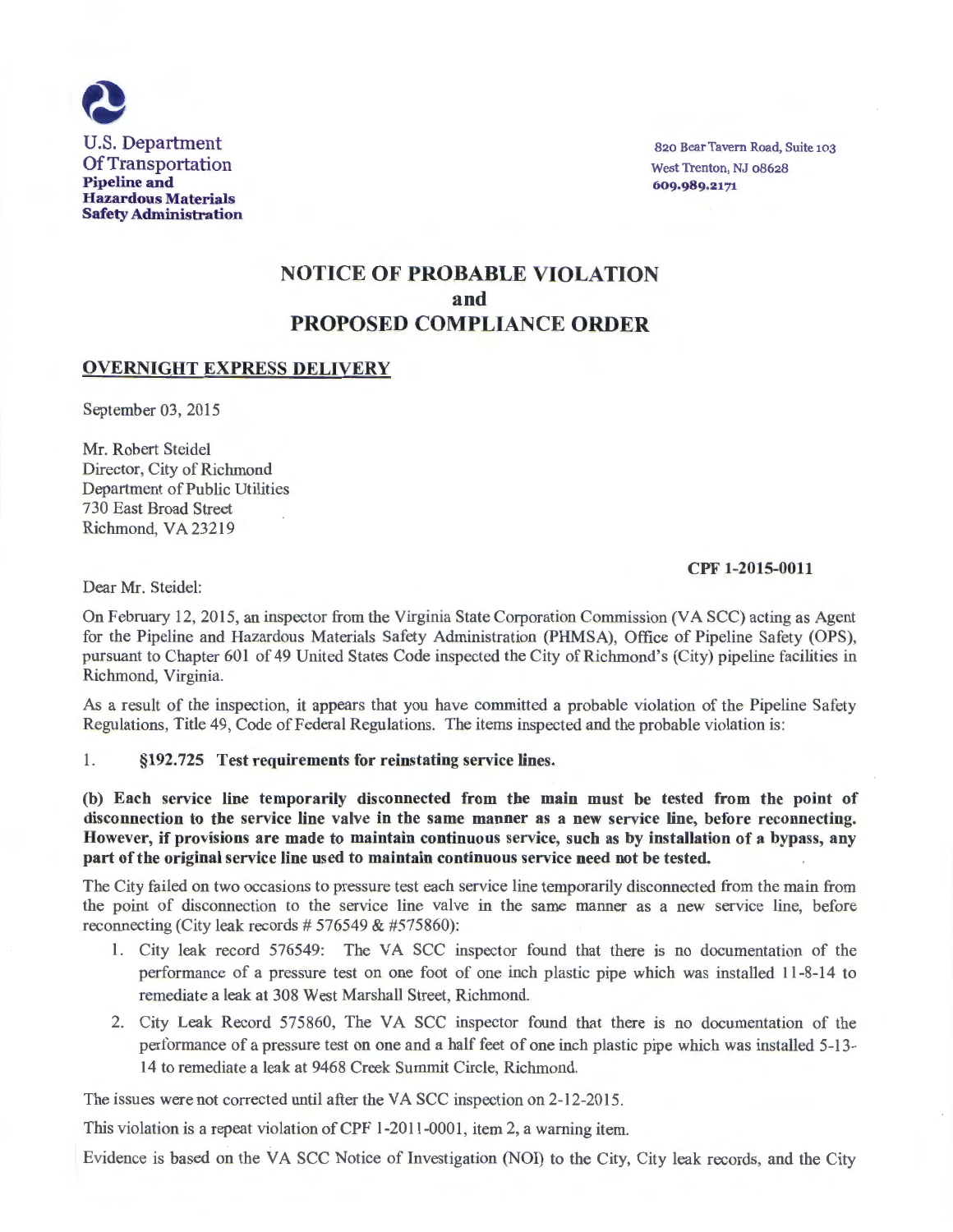#### response to the VA SCC NOI.

Under 49 United States Code, § 60122, you are subject to a civil penalty not to exceed \$200,000 per violation per day the violation persists up to a maximum of \$2,000,000 for a related series of violations. For violations occurring prior to January 4, 2012, the maximum penalty may not exceed \$100,000 per violation per day, with a maximum penalty not to exceed \$1,000,000 for a related series of violations.

We have reviewed the circumstances and supporting documents involved in this case, and have decided not to propose a civil penalty assessment at this time.

With respect to item 1 pursuant to 49 United States Code § 60118, the Pipeline and Hazardous Materials Safety Administration proposes to issue a Compliance Order to The City of Richmond, Virginia. Please refer to the *Proposed Compliance Order,* which is enclosed and made a part of this Notice.

#### Response to this Notice

Enclosed as part of this Notice is a document entitled *Response Options for Pipeline Operators in Compliance Proceedings.* Please refer to this document and note the response options. Be advised that all material you submit in response to this enforcement action is subject to being made publicly available. If you believe that any portion of your responsive material qualifies for confidential treatment under 5 U.S.C. 552(b), along with the complete original document you must provide a second copy of the document with the portions you believe qualify for confidential treatment redacted and an explanation of why you believe the redacted information qualifies for confidential treatment under 5 U.S.C. 552(b). If you do not respond within 30 days of receipt of this Notice, this constitutes a waiver of your right to contest the allegations in this Notice and authorizes the Associate Administrator for Pipeline Safety to find facts as alleged in this Notice without further notice to you and to issue a Final Order.

Please submit all correspondence in this matter to Byron Coy, PE, Director, PHMSA Eastern Region, 820 Bear Tavern Road, Suite 103, W. Trenton, NJ 08628. Please refer to **CPF 1-2015-0011** on each document you submit and please, whenever possible, provide a signed PDF copy in electronic format. Smaller files may be emailed to Byron.Coy@dot.gov. Larger files should be sent to the Eastern Region Office on a CD or flash drive, accompanied by the original signed paper copy.

Additionally, if you choose to respond to this (or any other case), please ensure that any response letter pertains solely to one CPF case number.

Sincerely,

 $f_{\text{max}}$ 

Byron Coy, PE Director, Eastern Region Pipeline and Hazardous Materials Safety Administration

Enclosures: *Proposed Compliance Order Response Options for Pipeline Operators in Compliance Proceedings* 

Cc: Mr. Massoud Tahamtani, VA SCC Mr. Jim Fisher, VA SCC